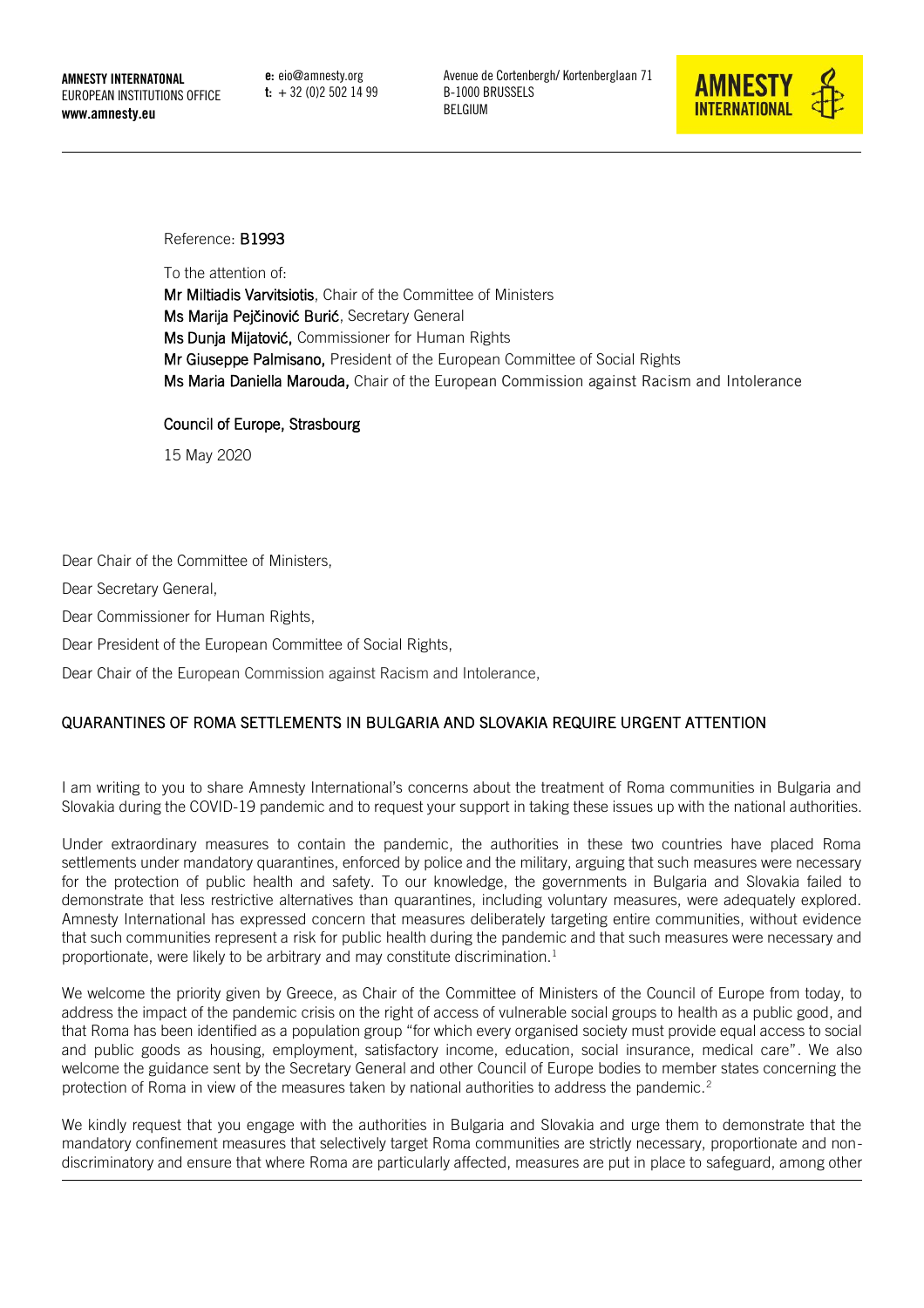human rights, their right to an adequate standard of living. Urgent action is needed to end this as soon as possible. The Slovak and Bulgarian authorities should provide immediate assistance to the Roma communities who are disproportionally affected by the pandemic in order to enable them to protect themselves both from the disease and the potentially devastating social and economic consequences of governmental response to it including quarantines.

Finally, Council of Europe relevant bodies, should monitor these developments and send a clear message to the authorities in Bulgaria and Slovakia condemning hate speech and attempts by individual officials and political parties to stigmatise the community and exacerbate fears and divisions in their societies.

Reports from Bulgaria and Slovakia indicate that the respective governments have imposed measures, including mandatory quarantines, selectively targeting Roma settlements not applied to other groups or the general population. Such selective application, in the absence of evidence that less restrictive alternatives were considered, raises questions over compliance of these measures with the obligation to prohibit discrimination under the European Convention on Human Rights and the European Union's Race Equality Directive. According to the European Court of Human Rights, if there is a difference in treatment on the basis of race or ethnicity, an "objective and reasonable justification must be interpreted as strictly as possible."<sup>3</sup> The test whether such treatment is justified must demonstrate a "reasonable relationship of proportionality" between the means employed and the aim sought to be realised.<sup>4</sup> The governments of Bulgaria and Slovakia have so far failed to demonstrate this relationship of proportionality or provide plausible justification for treating Roma communities differently from the rest of the population.

International human rights law permits the imposition of certain restrictions for the protection of specific legitimate interests, including on the grounds of public health. However, such restrictions must be clearly provided by law, necessary and proportionate and cannot be arbitrary or discriminatory in application.<sup>5</sup> This means that states have an obligation to consider the least intrusive and restrictive available alternatives. Where possible, public health measures should strive for voluntary participation, as they are more effective and minimize compromising the rights to privacy and self-determination of the person.<sup>6</sup> Interference with freedom of movement should be used only as a last resort,<sup>7</sup> when voluntary measures cannot reasonably be expected to succeed.<sup>8</sup>

Where necessary, quarantines and isolation measures should be implemented in a safe and respectful manner. Restrictions must be fully respectful of dignity, human rights and fundamental freedoms. <sup>9</sup> In order to enhance public trust and cooperation, authorities should provide adequate information to those placed under quarantine and ensure regular communication, including on the duration and conditions of the confinement.

As the note enclosed with this letter suggests, the governments in Bulgaria and Slovakia have not justified the public health basis for the complete quarantine of Roma communities and have failed to demonstrate that less restrictive measures were adequately explored. The authorities have not ensured that Roma families under confinement have access to clear, accessible and meaningful information about the length and conditions of their confinement. Roma families living in affected settlements are deprived of the necessary means to protect themselves from COVID-19; they lack adequate access to water, sanitation, food, hygiene products and health care. The failure of the authorities to take into account the special needs and conditions of Roma communities while imposing special measures itself may result in discrimination.<sup>10</sup> Furthermore, as the UN Special Rapporteurs on contemporary forms of racism and minorities warned, the quarantines also violate Roma's right to equality and freedom of movement and risk further exposing the residents to the virus.<sup>11</sup>

The introduction of measures in both countries has been accompanied by an increasingly hostile anti-Roma rhetoric, which has been frequently stoked by politicians and used to stigmatise and impose more repressive measures on Roma communities during the pandemic. Bulgarian National Movement (VMRO) party, a junior partner in the country's ruling coalition, described Roma neighbourhoods as a "real nest of contagion," that represent a threat to the general population and called for strict containment measures.<sup>12</sup> Unchecked, such hateful rhetoric threatens to further isolate the most marginalised groups in these societies. The authorities should not exploit the pandemic to target and further stigmatise the already marginalised population. $13$ 

Hundreds of thousands of Roma across Europe live in ethnically segregated in informal settlements or camps, often as a result of forced evictions.<sup>14</sup> Roma in Bulgaria and Slovakia remain among the most disadvantaged communities; many live in densely populated multi-generational households, frequently without access to clean water and sanitation. The preventive measures imposed by national authorities to contain the pandemic, including self-isolation, physical distancing and frequent hand washing, are difficult to comply with within Roma settlements. Moreover, state aid to the people confined therein was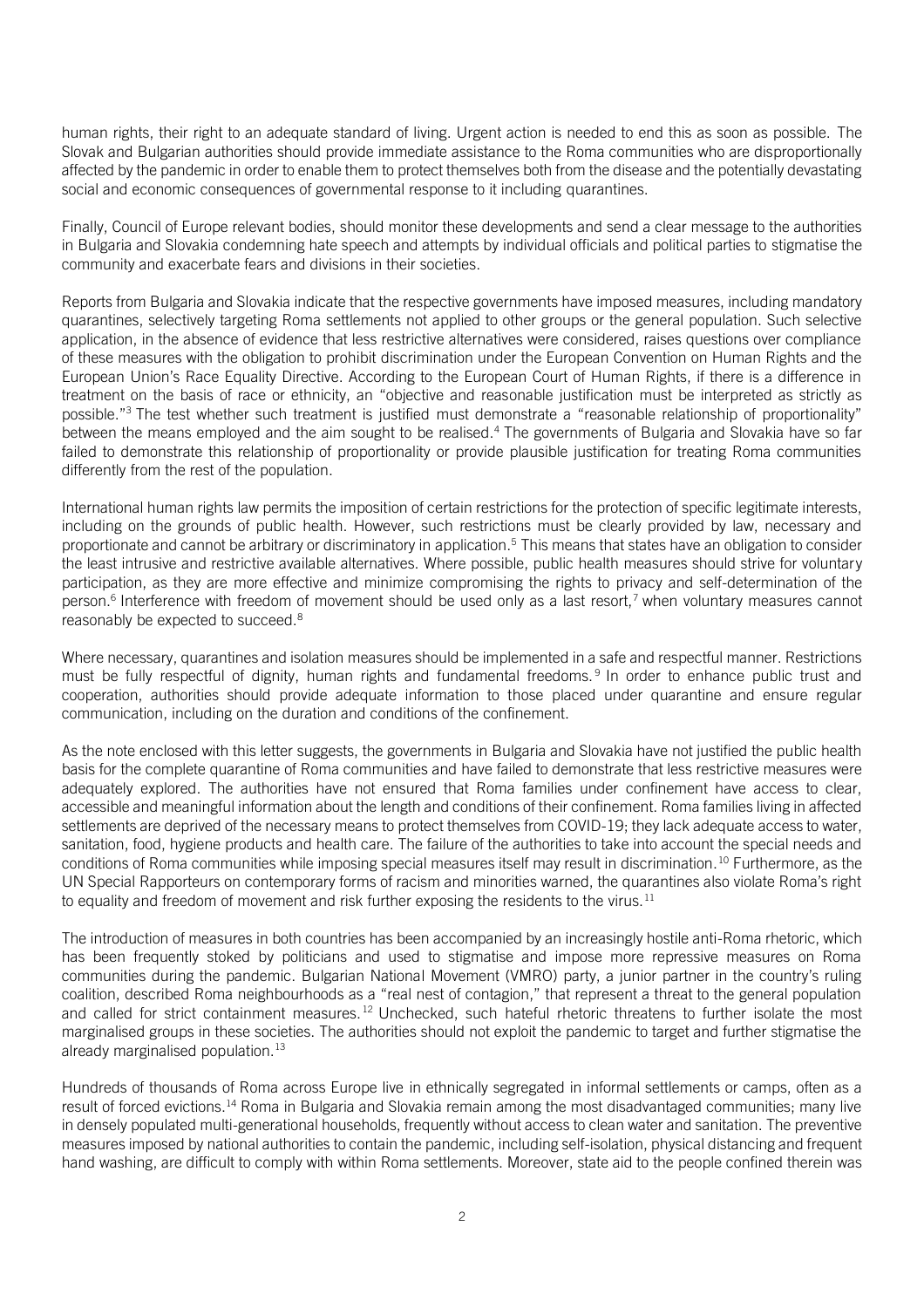either completely lacking or entirely inadequate to meet the community needs.<sup>15</sup> In such conditions, mandatory confinement without simultaneous provision of urgent assistance to the community, including access to clean water, sanitation and health care, could have catastrophic consequences for Roma communities.

The mandatory quarantines in Bulgaria and Slovakia have disproportionately affected Roma living in poverty, who have limited savings and may not be able to sustain themselves through the quarantine period without an income. Restrictions on their freedom of movement have severely affected their ability to engage in work, including informal work, on which many families depend, exposing them to increased poverty and further social exclusion.

It is the responsibility of the governments in Bulgaria and Slovakia to ensure that the economic and social rights of those under quarantine, including the rights to food, water, sanitation, housing, health and an adequate standard of living, are guaranteed.

We call on your good offices to inquire with the governments of Bulgaria and Slovakia on the measures taken and ensure their compliance with human rights law, including the European Convention on Human Rights and the European Social Charter.

We continue to monitor developments in these communities and stand ready to provide more information and to discuss this with you if useful.

Thank you for your kind consideration.

Yours sincerely,

Eve Geddie,

n Gadin

Head of Office and Advocacy Director European Institutions Office Amnesty International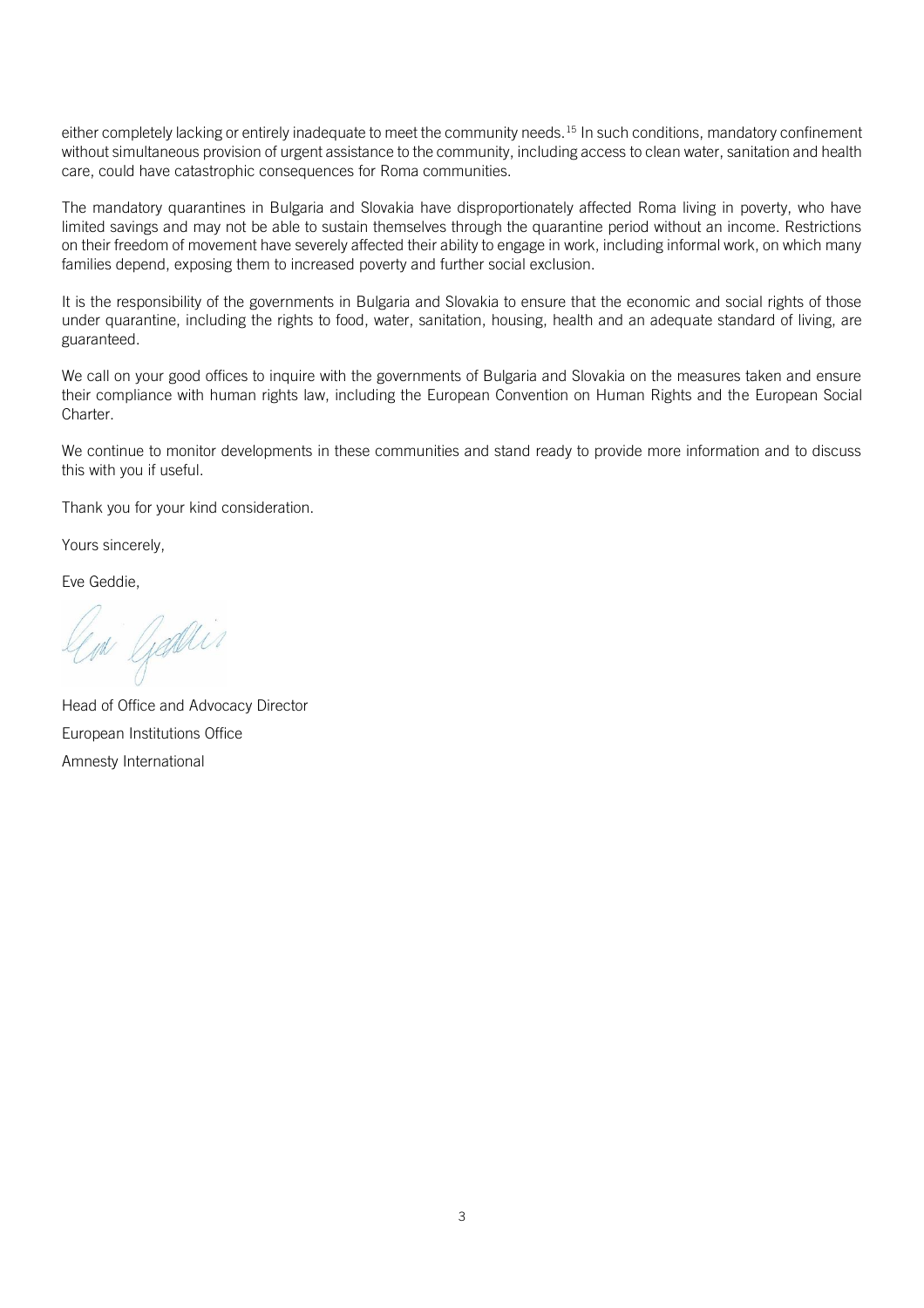## Concerns over mandatory quarantines of Roma in Slovakia

On 3 April, the authorities in Slovakia started testing residents of some Roma settlements. The testing was initially carried out in 33 out of several hundred settlements, with the assistance of the army. It focused on Roma locations, where the authorities recorded returns of residents from abroad, especially from the Czech Republic and the United Kingdom. During the testing, Amnesty International raised its concern to the government of Slovakia that without providing Roma with the necessary means to protect themselves, including ensuring access to water and sanitation, targeted testing will only add to the stigmatisation and prejudice they already face.

On 9 April, a day after International Roma Day, the government of Slovakia decided to quarantine five entire Roma settlements in eastern Slovakia: three in the village of Krompachy, and one in the villages of Bystrany and Žehra. The government argued that such measures were necessary to protect public health as there were 31 positive cases in those five settlements, which have over 6,800 residents. Although the quarantines of the settlements in Bystrany and Krompachy were lifted in April and May respectively,<sup>16</sup> the settlement in Žehra remained under the mandatory quarantine at the time of writing. On 11 May 2020, the authorities reported 25 cases of COVID-19 in the settlement and took further measures. On the border with the settlement, they<sup>17</sup> placed containers, which – along the building of an empty kindergarten – were said to serve as a temporary "quarantine settlement"<sup>18</sup> and house those who tested positive.<sup>19</sup> The media reported that the capacity of the housing facility was 100 people and that there were also health care services available.<sup>20</sup> However, it remains unclear whether the facility will meet the WHO requirements, including adequate ventilation, spacious single rooms with hand hygiene and toilet facilities.<sup>21</sup> Furthermore, it is also unclear, whether there are suitable infection control protocols and maintenance of social distancing. Finally, it is also unclear what measures did the authorities put in place to ensure the privacy and security of women and girls held in the quarantine.

Amnesty International has documented the following concerns during the first days of the mandatory quarantine of the five Roma settlements:

- The residents were not given information about the duration and the conditions of the quarantine. Initially, the residents complained that the authorities did not separate those who had positive tests for COVID-19 from the rest of the community.
- There were further concerns over the adequacy of the supply of food and medicine.

The situation eventually improved, and the authorities were coordinating the food supply, which the residents had to purchase. In Žehra, the authorities hired additional staff to coordinate provisions of medicine for those suffering acute and chronic illnesses. At the time of writing it remained unclear what was the legal basis of the mandatory quarantines.<sup>22</sup> This raises concerns that the quarantine measures of the Roma settlements may amount to arbitrary detention, which can never be justified, not even in times of public emergency, under international human rights law.<sup>23</sup>

The residents of the settlements also complained about unlawful use of force by the police during the quarantine, which may amount to torture and other ill-treatment. The residents of the settlement in Žehra reported to Amnesty International an incident when a police officer verbally assaulted a Roma man and threatened him with physical violence. In a separate incident, on 27 April, Roma from the quarantined settlement Stará Maša in the village of Krompachy reported abusive use of force by a police officer against five children.<sup>24</sup> The mother of three of the children told the media that they went to collect wood and play near a stream in a location where soldiers had previously allowed them to go. A police officer began to chase them and told them that if they show up in the area again, he will shoot them. He then took them into a tunnel and beat them up. $25$  A girl beaten up by the police officer said a soldier witnessed the incident.

The government Plenipotentiary for Roma communities informed on social media that the incident happened when a group of children walked outside the quarantined area.<sup>26</sup> She also said that the staff from her office immediately arrived on the site, took photographs of children's' bruises, which could have been caused by truncheons. The authorities also reported that the incident's case files were sent to the Police Inspection of the Ministry of Interior. On 29 April, the Public Defender of Human Rights (Ombudswoman) announced that she will review the measures undertaken by the government in relation to the Roma settlements.<sup>27</sup> On 6 May, the Inspection of the Ministry of Interior opened an investigation into the charges of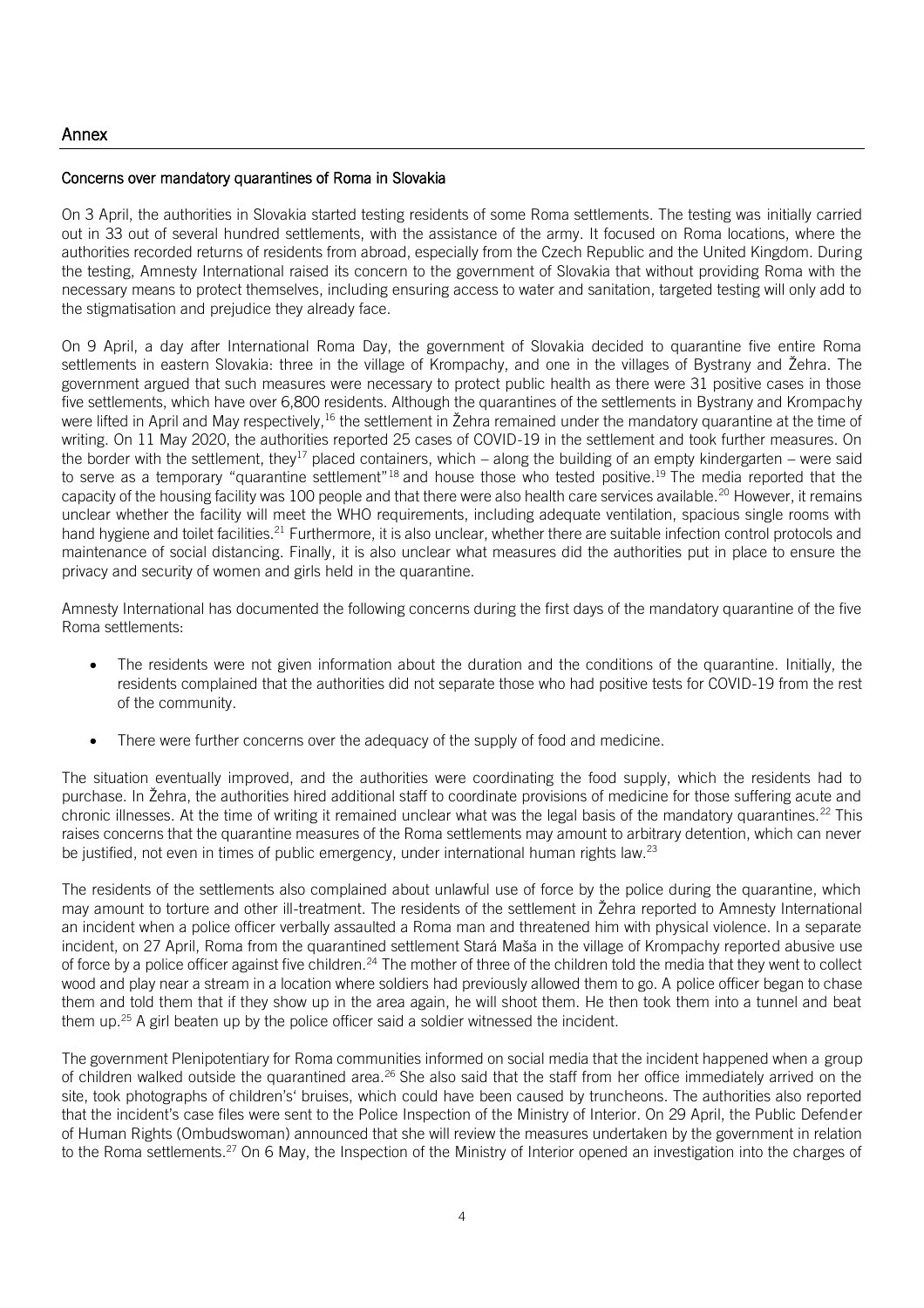abuse of power by a police officer.<sup>28</sup>

The MEP Peter Pollák said that Slovakia tested around 6,000 people in Roma settlements and that in 23 settlements there were positive tests. However, the authorities did not specify how many individuals tested positive and what measures they took in these cases.

## Concerns over mandatory quarantines of Roma in Bulgaria<sup>29</sup>

Since 13 March, when the Bulgarian National Assembly declared a state of emergency, the authorities have introduced gradually stricter measures to prevent the spread of the virus, including bans on inter-city travel and broad restrictions to freedom of movement. While measures apply nation-wide, Bulgaria's Roma community is disproportionally affected by the government's response to the pandemic.

Under special measures, mayors across Bulgaria have cordoned off Roma villages and informal settlements and set up roadblocks and policed checkpoints to prevent residents from leaving. The authorities have built temporary walls around and imposed a complete containment regime on Roma areas in the towns of Nova Zagora, Kazanlak and Sliven, home to some 50.000 Roma, arguing that "lack of discipline among its residents" makes the physical distancing measures difficult to enforce. Similar measures were introduced in the Roma neighbourhood of Shesti near Nova Zagora after the authorities argued that residents did not have access to clean water and sanitation and therefore were not able to maintain the recommended level of hygiene to curb the spread of the virus outside of settlements. Quarantine measures soon expanded to large, and predominantly Roma, Sofia suburbs of Fakulteta and Filipovci, which remain under lockdown at the time of writing, triggering frequent protests of people living there demanding greater freedom of movement, government support and access to work.

The authorities, however, did not take steps to ensure that the affected settlements are granted sufficient and safe access to water and sanitation during the quarantine. In some cases, government officials claimed that the measures were necessary in Roma communities because of the high numbers of Roma returning to Bulgaria from seasonal and informal work in some of the severely affected European countries, such as Spain and Italy, posing risks to the rest of the population. The government is recommending a 14-day self-quarantine for all individuals returning from these countries, but there is no evidence that non-Roma among over 100,000 people who had returned to Bulgaria from EU countries at the start of the pandemic are subjected to similar restrictions.<sup>30</sup>

On 15 April, the National Operational Headquarters defined Roma settlements as COVID-19 hotspots and started an increased testing of residents living in them, although the number of infections in these neighbourhoods was not disproportionally higher than elsewhere in the country.<sup>31</sup>

Several towns, including the seaside town of Burgas, decided to use drones with thermal sensors to remotely take temperature of residents in Roma settlements. While drone technology has been used in other European countries to gauge temperatures of groups of people, in Bulgaria it appears to target exclusively the Roma population. Yet, it is not clear what measures would be put in place if some of the Roma show signs of COVID-19; nor is it clear how the government will ensure that the needs of affected people are met during the quarantine and the rest of the community protected from the spread of the virus.

The mandatory confinement particularly harshly affected Roma who were cut off from the informal work outside of the settlements, including abroad, that many of them depend on to sustain themselves and their families. Local support networks, normally organised by members of the community who work abroad and have resources, were just as affected during the pandemic, leaving the confined families in even more precarious situation. The uncertainty about the duration of the quarantines and questions about the availability of work following the pandemic leave many Roma at risk of experiencing a long-term lack of food and pushing them deeper into poverty.

The introduction of measures focused on Roma neighbourhoods has been accompanied by an increasingly hostile anti-Roma rhetoric, frequently stoked by politicians. The Bulgarian National Movement (VMRO) party, a junior coalition partner in the government, has exploited the public health crisis to present Roma as a collective threat to the general population that needs to be "controlled and contained".<sup>32</sup> There was no evidence of confirmed cases among the Roma community at that time.